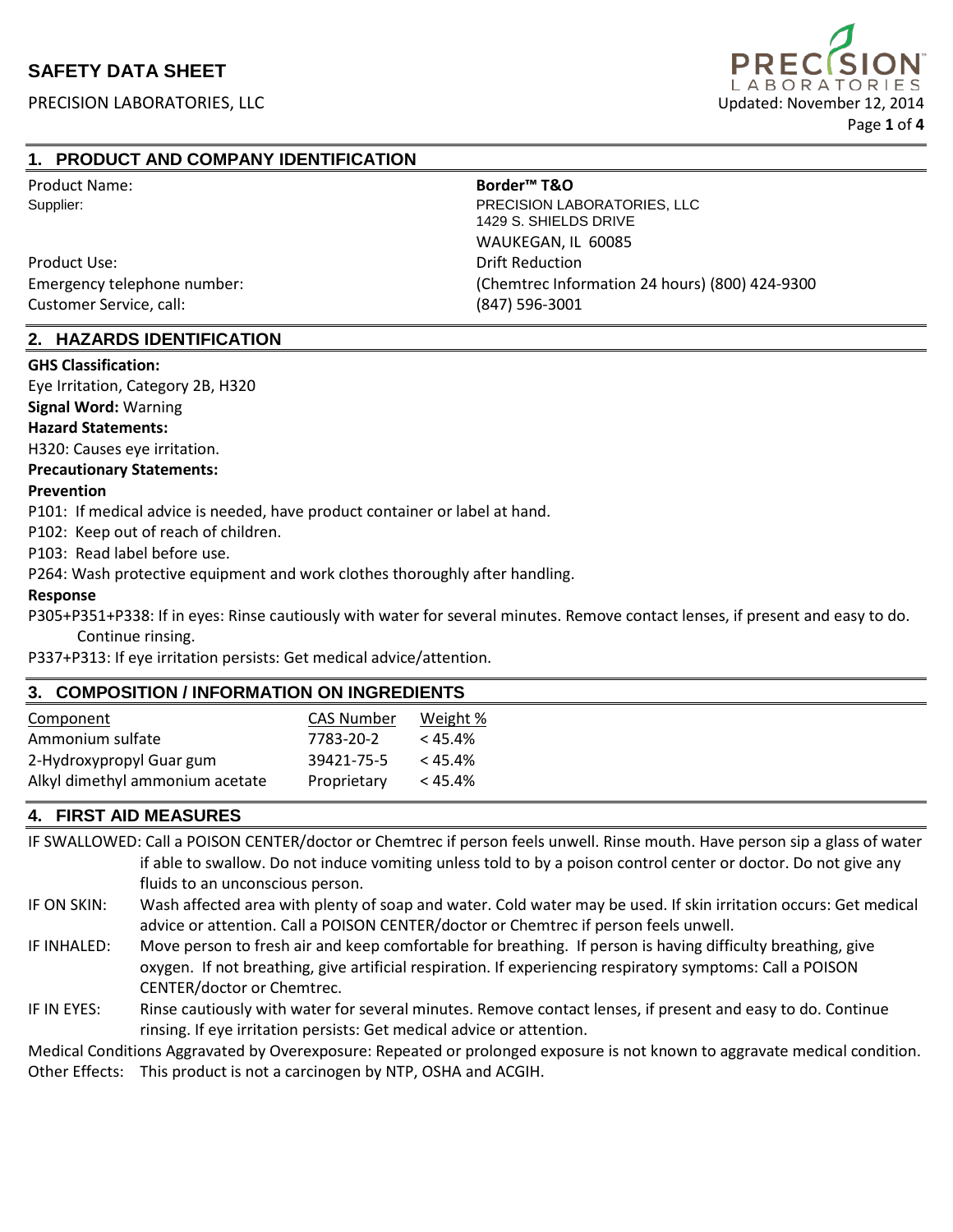## PRECISION LABORATORIES, LLC Updated: November 12, 2014

# **5. FIREFIGHTING MEASURES**

Suitable Extinguishing media: Alcohol foam, dry chemical, CO<sub>2</sub>, water spray. Water jet not recommended due to frothing. Specific Hazards: Product will burn under fire conditions.

PPE and Precautions: Firefighters should wear NIOSH/MSHA approved self-contained breathing apparatus and full protective clothing.

Page **2** of **4**

A B O R A T O R I E S

Hazardous Decomposition Products of Combustion: Hydrogen cyanide, Ammonia, Oxides of nitrogen, sulfur, carbon and silicon.

# **6. ACCIDENTAL RELEASE MEASURES**

In Case of Spill: Evacuate the spill area, except for cleanup personnel. Wear NIOSH/MSHA-approved respirator, splash goggles, full suit, boots and gloves. Control spill with adsorbent pads or booms. Recover free liquid. For recovery or disposal, add inert absorbent (sand, earth, sawdust, etc.) to spill area and shovel into containers for disposal. Product is slippery under foot; flush smooth surfaces thoroughly. Spills may be reportable to the National Response Center (800-424-8802) in the U.S.

Disposal: Dispose of collected waste in accordance with federal, state and local regulations.

## **7. HANDLING AND STORAGE**

Handling Procedures: Keep away from heat, sparks and flame. Keep container closed. Avoid direct or prolonged contact with skin or eyes. Wear appropriate equipment and clothing to prevent repeated or prolonged skin contact as referenced in Section 8 below. Use in areas with adequate mechanical exhaust ventilation, or wear respirator.

Storage Procedures: Product should be stored in temperatures between 30 and 120°F (4 to 49°C). Partially used containers should be resealed between uses for maximum storage stability.

# **8. EXPOSURE CONTROLS / PERSONAL PROTECTION**

| <b>Component Exposure Limits:</b> | Glycerin                                                                                                                                                                                                                                                                                                                                                     |
|-----------------------------------|--------------------------------------------------------------------------------------------------------------------------------------------------------------------------------------------------------------------------------------------------------------------------------------------------------------------------------------------------------------|
|                                   | OSHA and ACGIH TWA: 10 mg/cu m.                                                                                                                                                                                                                                                                                                                              |
| Eye/Face Protections:             | Wear protective eyewear. Contact lenses should not be worn when working with chemicals.                                                                                                                                                                                                                                                                      |
| Skin Protection:                  | To minimize skin contact, wear: long-sleeved shirt; long pants; socks; shoes; barrier laminate,<br>neoprene rubber, nitrile rubber or Viton® gloves. As precautions, wash hands and face with mild<br>soap and water before eating, drinking, smoking or using restroom. After each shift, clean all<br>protective equipment, wash work clothes, and shower. |
| <b>Respiratory Protection:</b>    | Not required under normal use conditions with good ventilation. Protect against spray mists.<br>Respirator recommended in areas of poor ventilation.                                                                                                                                                                                                         |
| <b>General Protection:</b>        | Eye wash fountains and drench showers should be located within a 10 second walk from the<br>work area per ANSI Z358.1-2009.                                                                                                                                                                                                                                  |

# **9. PHYSICAL AND CHEMICAL PROPERTIES**

| Appearance:                | Yellow liquid                       | UEL:                             | N/D                  |
|----------------------------|-------------------------------------|----------------------------------|----------------------|
| Odor:                      | Ammonia-like odor                   | LEL:                             | N/D                  |
| Odor Threshold:            | N/A                                 | Vapor Pressure:                  | N/D                  |
| pH:                        | 6 to 7 at 1 w%                      | Vapor Density:                   | N/D                  |
| <b>Melting Point:</b>      | N/D                                 | <b>Relative Density:</b>         | 10.01 lbs/gallon     |
| Freezing Point:            | $< 16^{\circ}$ C (3 $^{\circ}$ F)   | Solubility:                      | Dispersible in water |
| <b>Boiling Point:</b>      | $^{\sim}$ 100 $^{\circ}$ C at 1 atm | Partition Coefficient:           | N/D                  |
| Flash Point:               | >199.4°F (>93°C) PMCC               | <b>Autoignition Temperature:</b> | N/D                  |
| Evaporation Rate (BuAc=1): | $<$ 1                               | Decomposition Temperature:       | N/D                  |
| Flammability:              | N/D                                 | Viscosity:                       | 3500 cps at 25°C     |
|                            |                                     |                                  |                      |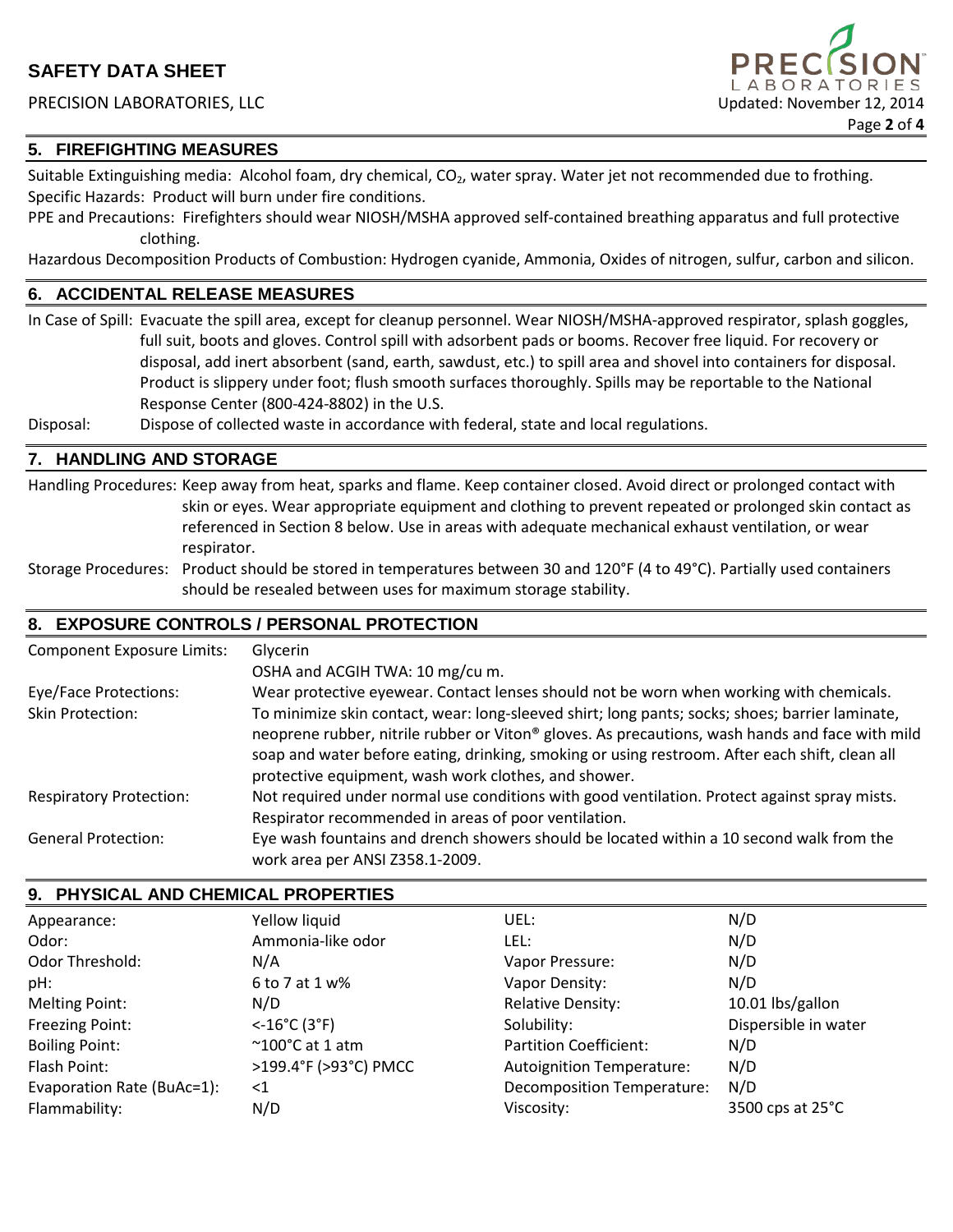

# **10. STABILITY AND REACTIVITY**

| Stability:                          | Stable                                                                                                       |
|-------------------------------------|--------------------------------------------------------------------------------------------------------------|
| Possibility of Hazardous Reactions: | Hazardous polymerization will not occur.                                                                     |
| Condition to Avoid:                 | Extreme heat, open flame and ignition sources.                                                               |
| Incompatible Materials:             | Strong bases, strong oxidizing agents, acid anhydrides, chlorates, nitrates and alkali metals.               |
|                                     | Hazardous Decomposition Products: Hydrogen cyanide, ammonia, oxides of nitrogen, sulfur, carbon and silicon. |

## **11. TOXICOLOGICAL INFORMATION**

| <b>Acute Oral Toxicity:</b>       | LD50 > 5,050 mg/kg (albino rats)                                                                                                                                                           |
|-----------------------------------|--------------------------------------------------------------------------------------------------------------------------------------------------------------------------------------------|
| Acute Eye Irritation:             | Mildly irritating (albino rabbits)                                                                                                                                                         |
| <b>Acute Dermal Irritation:</b>   | Non-irritating (albino rabbits)                                                                                                                                                            |
| <b>Acute Dermal Toxicity:</b>     | LD50 $>$ 5,050 mg/kg (albino rats)                                                                                                                                                         |
| Acute Inhalation:                 | It is considered that Border AQ, due to its physical nature, cannot be aerosolized at an exposure<br>concentration high enough to provide meaningful acute inhalation toxicity data (Acute |
|                                   | Inhalation Toxicity in Rats for a similar product Border Xtra 8L, Study ID 16366-12, performed by                                                                                          |
|                                   | Stillmeadow Laboratory, Sugar Land, TX).                                                                                                                                                   |
| <b>Component Carcinogenicity:</b> | No data is available for this product.                                                                                                                                                     |

# **12. ECOLOGICAL INFORMATION**

No ecological data is available for this product.

| <b>13. DISPOSAL CONSIDERATIONS</b> |                                                                                                                                                                                                                                                                                                                                                      |
|------------------------------------|------------------------------------------------------------------------------------------------------------------------------------------------------------------------------------------------------------------------------------------------------------------------------------------------------------------------------------------------------|
| <b>Component Waste Numbers:</b>    | No EPA Waste Numbers are applicable for this product's components.                                                                                                                                                                                                                                                                                   |
| <b>Disposal Instructions:</b>      | Dispose of material in compliance with applicable federal, state and local environmental<br>regulations. Recycle or rework material if at all possible. Incinerate material at an<br>approved facility, or treat at an acceptable waste treatment facility or municipal waste<br>treatment plant after proper testing and approval of waste samples. |
| <b>Container Reuse:</b>            | An empty container can contain product residue, and should not be reused. If not<br>professionally cleaned and reconditioned, crushing or other means is recommended to<br>prevent unauthorized reuse.                                                                                                                                               |

#### **14. TRANSPORT INFORMATION**

| DOT Status (Highway and rail): | Not Regulated |
|--------------------------------|---------------|
| IATA Status (Air):             | Not Regulated |
| Marine Pollutant:              | No            |

#### **15. REGULATORY INFORMATION**

|              | TSCA: All components of this product are listed under the regulation of the Toxic Substance Control Act. |
|--------------|----------------------------------------------------------------------------------------------------------|
| SARA HAZARD: | Title III hazard classes: Acute health hazard.                                                           |
| State:       | This product contains the following components that are regulated under California Proposition 65:       |
|              | Acetic acid, dichloro-; Ethylene oxide (cancer list, reproduction list)                                  |
|              | Dioxane; Propylene oxide (cancer list)                                                                   |
| WHMIS:       | N/D                                                                                                      |